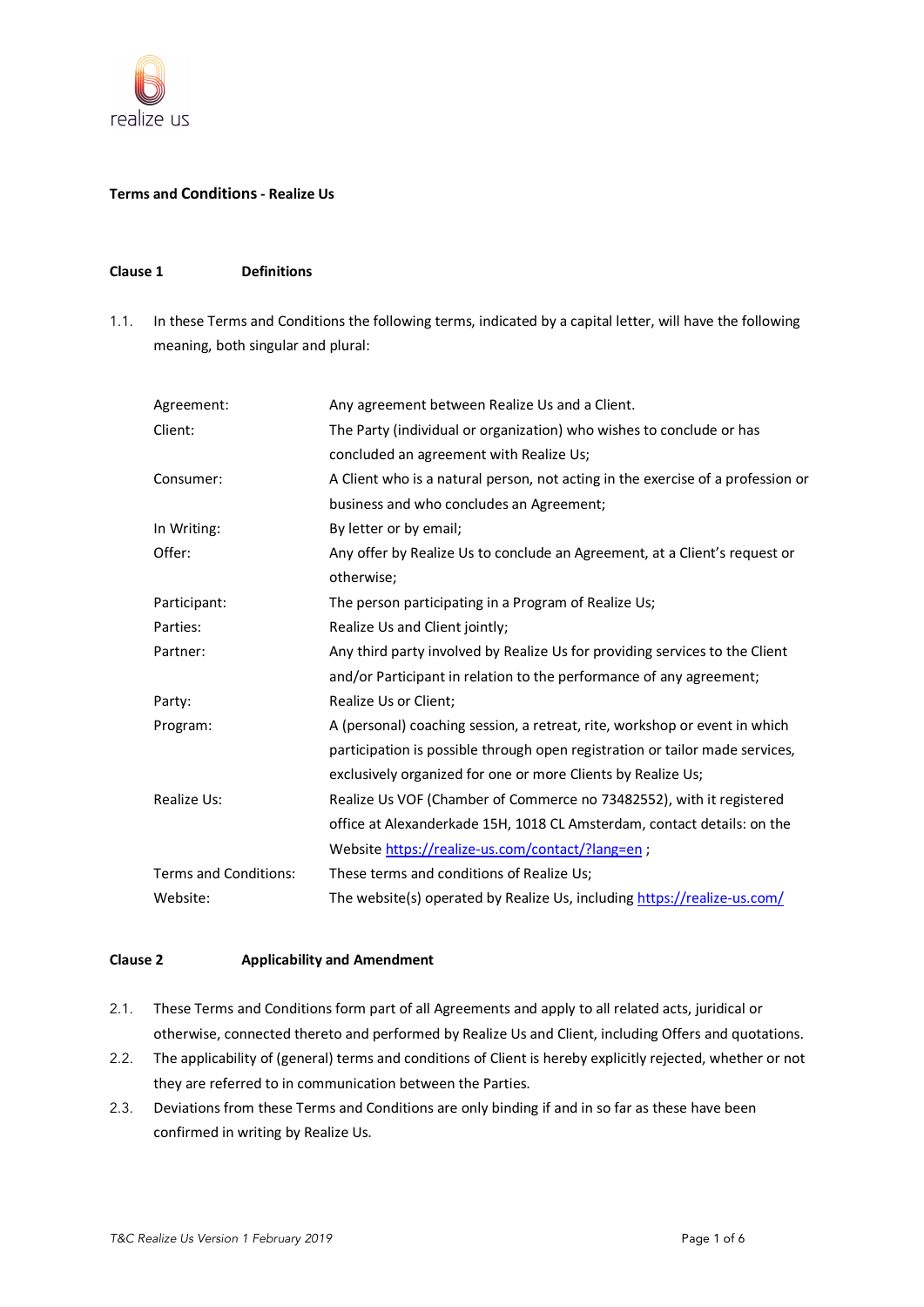

- 2.4. Realize Us shall only be bound by additional agreements or changes made after the conclusion of the Agreement and by (verbal) agreements and/or commitments made by employees of Realize Us if these have been confirmed in writing by Realize Us.
- 2.5. Realize Us is entitled to amend or supplement the Terms and Conditions at any time by posting the amended Terms and Conditions on the Website. The most up-to-date version of the Terms and Conditions can be found on the Website. Realize Us will notify Client In Writing or in another manner in the event that an amendment or supplementation will significantly affect Client's rights or obligations.

#### **Clause 3 Agreement**

- 3.1. Offers provided by Realize Us are legally non-binding and revocable, unless stated otherwise in the Offer. Client cannot derive any rights from manifest clerical errors contained in the Offer.
- 3.2. The Agreement between Realize Us and Client will be concluded on confirmation by Realize Us In Writing or after Realize Us has received an Offer signed by Realize Us and Client.

### **Clause 4 Prices and Payment**

- 4.1. All fees and prices applied by Realize Us are provided in euros, excluding VAT and any other government levies or taxes, unless explicitly stated otherwise.
- 4.2. Realize Us will charge the fees due by Client by means of an invoice. Client shall pay the Program fees due before the start of the Program, within the payment term as indicated by Realize Us on the invoice. If not otherwise specified on the invoice, Client shall pay ultimately fourteen (14) days after invoicing.
- 4.3. Travel and accommodation expenses are not included in the Program fee, unless explicitly agreed otherwise in writing.
- 4.4. Client shall pay invoices without right to set-off. Objections to the amount of invoices do not suspend Client's payments obligations.
- 4.5. In case Client does not timely pay invoices, it will be in default without any (type of) notice of default ("ingebrekestelling") being required. Realize Us shall be entitled to charge the statutory interest rate as of the due date. In the event of any payment failure Realize Us will be entitled to suspend the execution of the assignment immediately.
- 4.6. In case of non-timely payment, Client shall compensate Realize Us for all judicial and extrajudicial collection costs that have been incurred within reason, which will in any event include the costs of collection agencies as well as actually incurred costs and the fees of bailiffs and lawyers. Extra-judicial collection costs shall be at least 15% of the sum due by Client, with a minimum of €150.

#### **Clause 5 Obligations Client concerning Program**

5.1. During participation of the Program, Client or the designated Participant shall follow safety instructions, cleaning instructions or other instructions.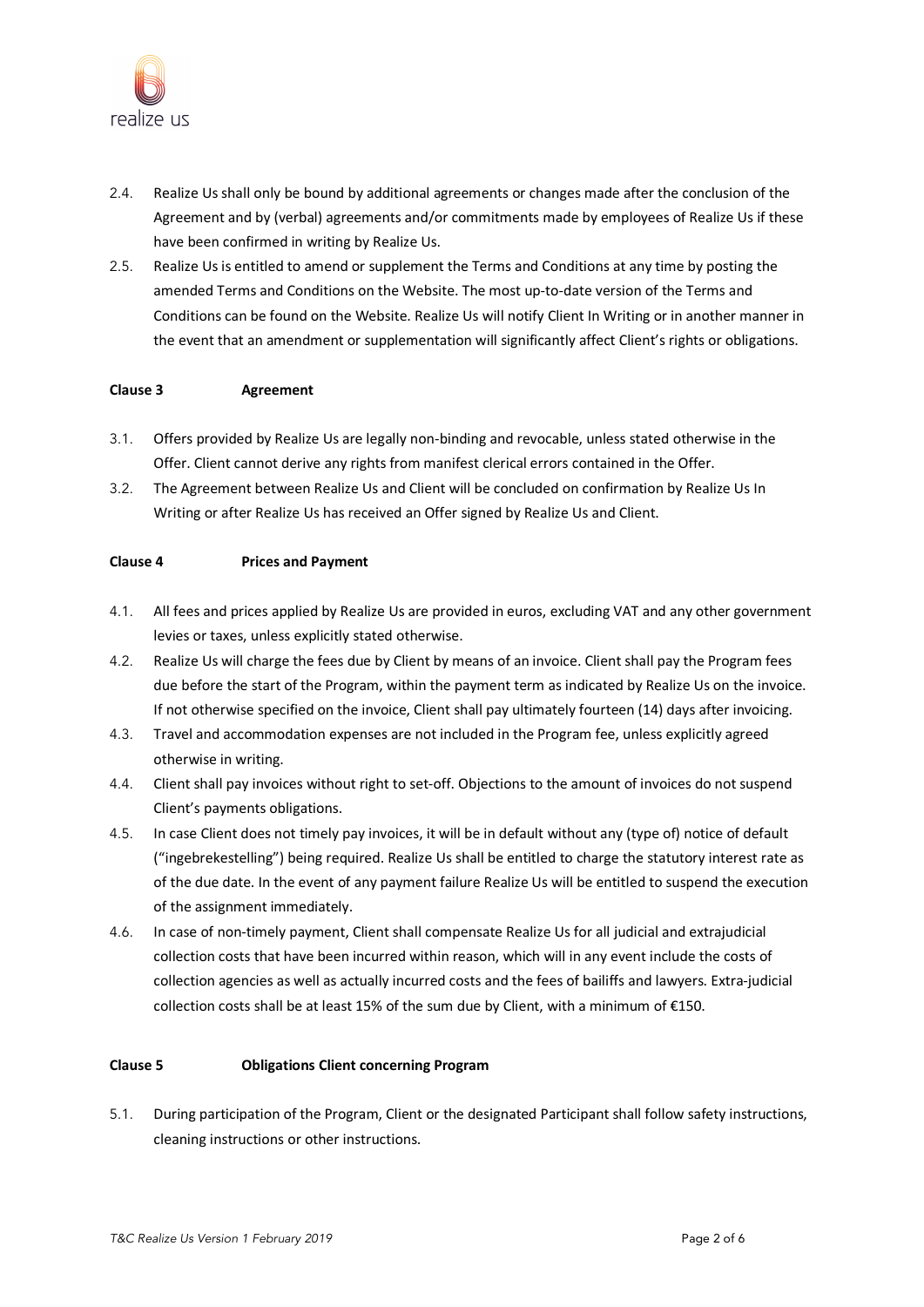

5.2. If applicable, Client or the designated Participant will provide the requested information (test results, completed questionnaires, etc.) to Realize Us prior to the commencement date of the particular Program.

#### **Clause 6 Cancellation**

- 6.1. Cancellation of a Program must be made In Writing.
- 6.2. Client is entitled to cancel a retreat, rite, workshop or event in which participation is possible through open registration, free of charge, ultimately one month before the agreed commencement date thereof, not counting the date of the written notice and the commencement date of the retreat, rite, workshop or event in which participation is possible through open registration.
- 6.3. Client is entitled to cancel a (personal) coaching, free of charge, ultimately 48 hours before the agreed commencement date of the coaching.
- 6.4. Client is entitled to cancel tailor made services, free of charge, ultimately 7 working days before the agreed commencement date of the tailor made services, not counting the date of the written notice and the commencement date of the tailor made services.
- 6.5. If a Program is cancelled within the particular time periods as stated in paragraph 2, 3 and 4, Client shall remain liable to pay 100% of the agreed price. In this case and after payment of the agreed price, Client or the Participant designated by Client may be placed on the reserve list of the particular Program for one year, although there is no guarantee of actual participation within that year.
- 6.6. Client or the Participant designated by Client may designate another participant instead of the Participant to participate in the Program at the agreed rate, after consultation and consent of Realize Us. Substitution after commencement of the Program is not allowed.
- 6.7. When Realize Us has arranged hotel accommodation in the context of a Program and Client has cancelled the Program, costs involved will be reasonably charged to Client in case it is impossible for Realize Us to cancel the hotel reservation free of charge.
- 6.8. Realize Us is entitled to relocate or reschedule a Program to a different location, date and/or time of day without stating its reasons, in which case Client has the right to cancel the relocated or rescheduled Program at no cost. In this event, Client is entitled to reimbursement of the full sum it has paid to Realize Us.
- 6.9. Realize Us is entitled to cancel a Program without stating its reasons or to refuse participation of a Client or the Participant designated by Client, in which cases Client is entitled to reimbursement of the full sum it has paid to Realize Us.

#### **Clause 7 No Guarantee and Liability**

7.1. Although Realize Us will always endeavour to make a Program successful for every Client or designated Participant, Realize Us cannot guarantee that Client or the designated Participant will achieve particular results or successes after following the Program.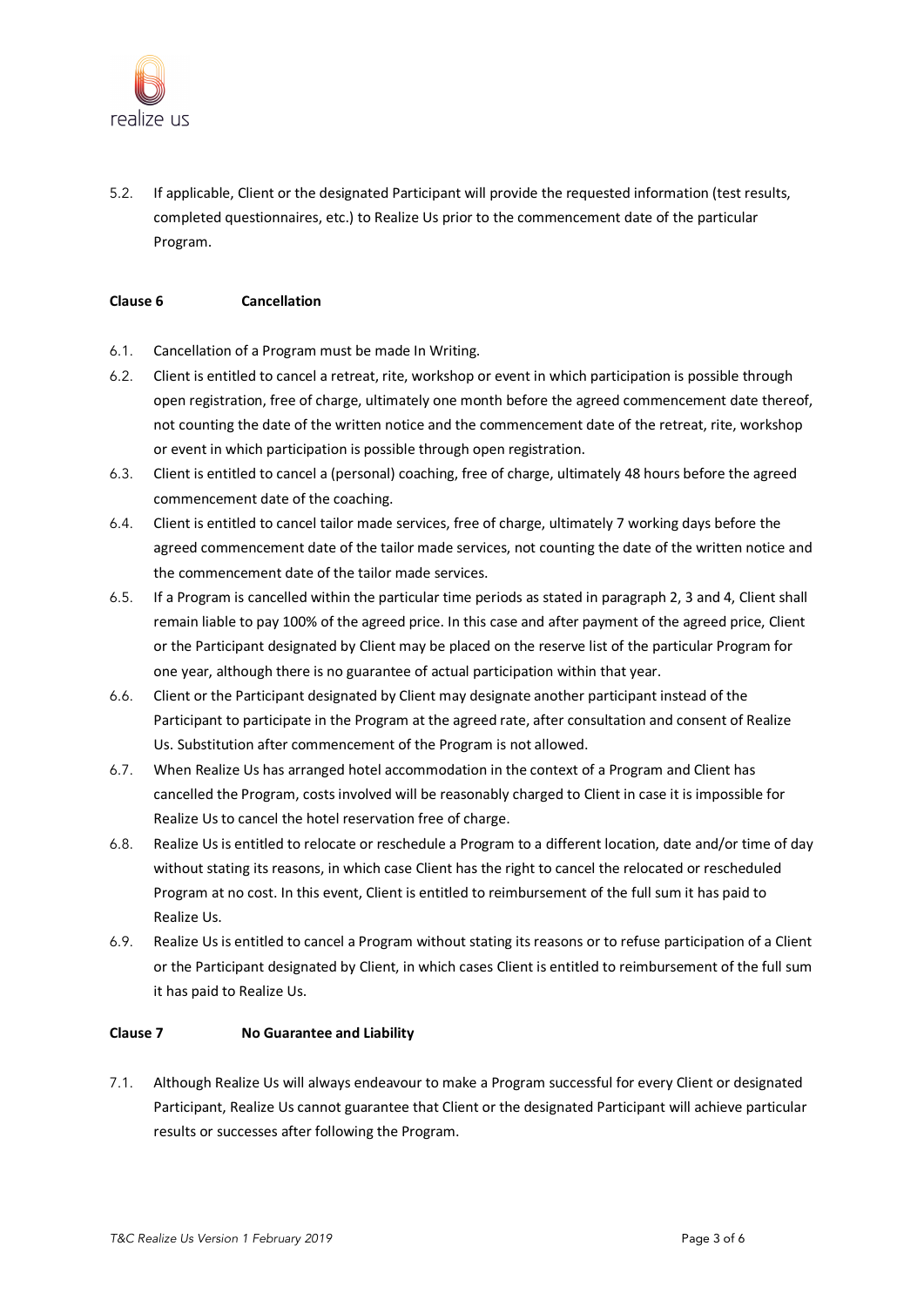

- 7.2. The total liability of Realize Us as a result of any shortcomings in the performance of the Agreement, including any indemnification or guarantee obligation, based on the law, tort or on any other agreement, is limited to the price paid by Client for the Program.
- 7.3. Notwithstanding the foregoing, Realize Us is not liable for indirect damage including, but not limited to, consequential damages, fines, lost sales, lost profits, lost savings, reduced goodwill, reputation damages and immaterial damages.
- 7.4. Realize Us is not liable for damage that was caused or partially caused by Realize Us' use of incomplete or deficient information provided by or on behalf of Client, or the failure of a Participant to follow safety instructions or other instructions.
- 7.5. Realize Us is not liable for any shortcomings or unlawful acts by third parties.
- 7.6. The exclusions and limitations provided in this clause shall not exclude the liability of Realize Us for gross negligence or wilful misconduct.
- 7.7. Claims for compensation of damage expire twelve months after the moment Client has become aware of the damage or should have reasonably become aware thereof.
- 7.8. Realize Us does not guarantee that the Website is at all times available and without interruptions or failures. Failures in the Website can occur, but not exclusively, as a result of failures in the internet or telephone connection or due to viruses or faults/defects. Realize Us is in no way liable or liable for compensation towards Client for any damage resulting from the (temporary) inaccessibility or (interim) failure of the Website.
- 7.9. The Website may contain links to websites owned and operated by third parties. By using these links, Client will leave the Website. These links are provided for Client's information and convenience and are not an endorsement by Realize Us of the content of such linked websites or third parties. Realize Us has no control over the contents of any linked website and is not responsible for these websites or their content or availability.
- 7.10. Client is liable for any damage caused by the Client to the building, the inventory and / or the environment in which the Program will be held, including damage caused by the designated Participant. Realize Us is entitled to repair this damage at the expense of Client. Realize Us is not liable for damage that has occurred in any way whatsoever during the stay in a room or in the building of Realize Us to Client or the designated Participant and / or his property.
- 7.11. Realize Us is not liable for loss or theft of property belonging to Client or the designated Participant.

#### **Clause 8 Exclusion of right of withdrawal distance contract**

- 8.1. Consumers have the right to cancel a distance agreement without reason, for 14 calendar days after the conclusion. Realize Us may exclude a purchase from this right of withdrawal in the following cases:
	- 8.1.1. The purchase of the Program relates to the provision of short-term accommodation on a specific date or within a specific period of time; and/or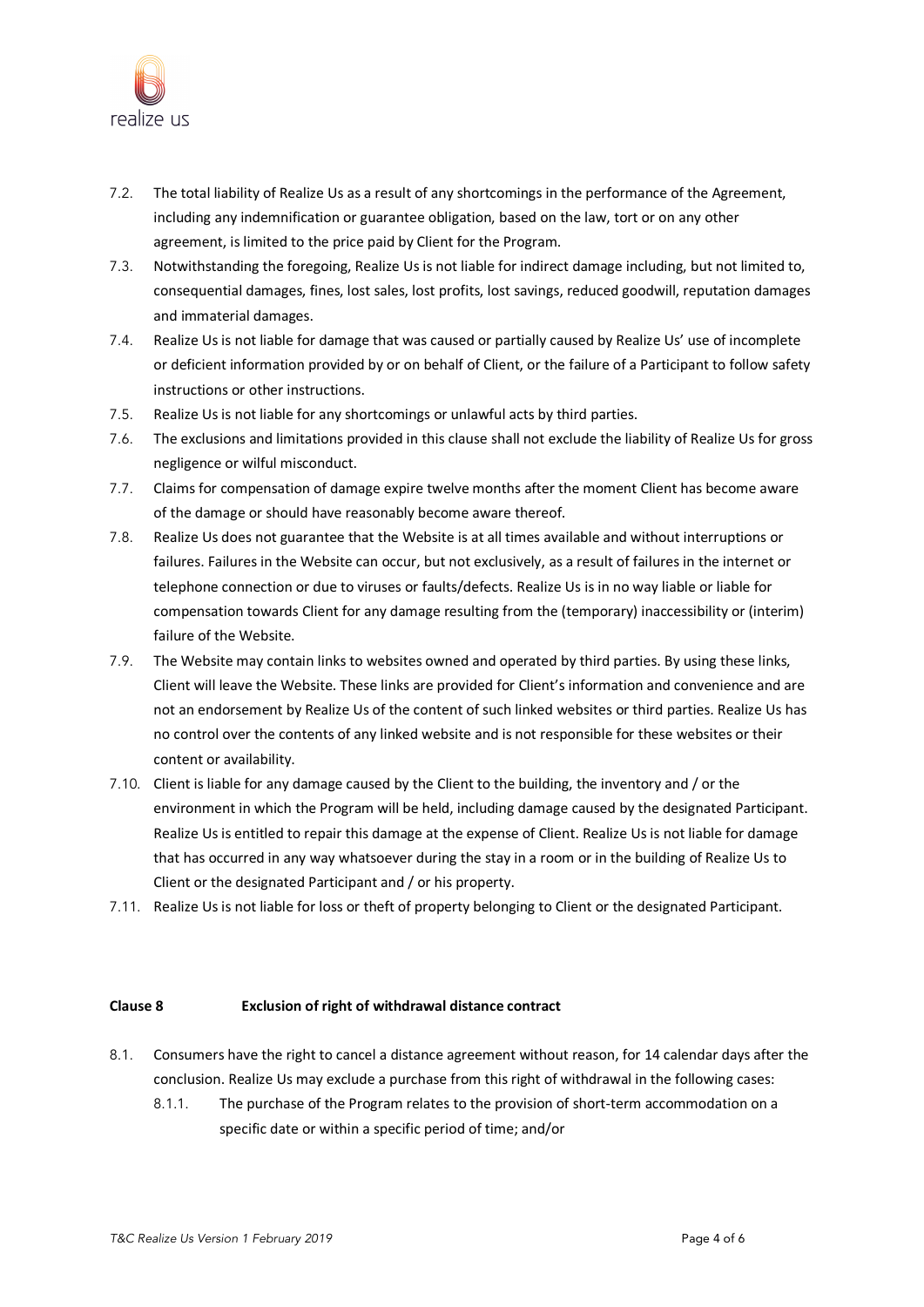

- 8.1.2. The purchase relates to leisure activities on a specific date or within a specific period of time.
- 8.2. Realize Us informs Consumers prior to entering into an agreement when the aforementioned exclusions apply.

### **Clause 9 Intellectual Property and Confidentiality**

- 9.1. All intellectual property rights, including copyrights, trademarks, trade names, designs, knowhow and database rights, with respect to all materials, content and information provided and/or compiled by Realize Us (including but not limited to course material, advice, brochures, presentations, video material, test results), and all intellectual property rights created as a result of the Program, are and will remain vested exclusively in Realize Us. Client only obtains those rights that are explicitly granted to Client and/or the Participant under any Agreement.
- 9.2. Without the express written consent of Realize Us, Client and Participant are not authorised to publish, disclose, disseminate or in any way reproduce (parts of) the materials, content and information provided.
- 9.3. It is not permitted to remove, hide or change notices or statements with regard to intellectual property rights or to make them illegible.
- 9.4. Client indemnifies Realize Us against any liability for (alleged) infringement of these intellectual property rights of Realize Us and/or third parties.
- 9.5. Parties will not make any confidential information related to the other Party public or use it for any purpose other than that for which it was obtained. Confidential information means any information related to a Party of which the other Party should reasonably have known that it is confidential.

## **Clause 10 Personal Data**

10.1. When concluding an Agreement or enrolling in a Program, Client and/or Participant will provide (personal) data to Realize Us. These personal data will be saved and processed in accordance with the Realize Us Privacy Statement http://realize-us.com/wp-content/uploads/2019/02/Privacy-Statement-Realize-Us-ENG-February-2019\_.pdf and applicable laws and regulations.

#### **Clause 11 Questions and Complaints**

- 11.1. Questions or complaints concerning any Offer, Agreement, invoice or Program, can be submitted to Realize Us via the contact details on the Website https://realize-us.com/contact/?lang=en.
- 11.2. Realize Us aims to answer Client within 7 working days and will do its best to resolve any issue as quickly as possible and will keep Client up to date on the progress of the question / complaint.